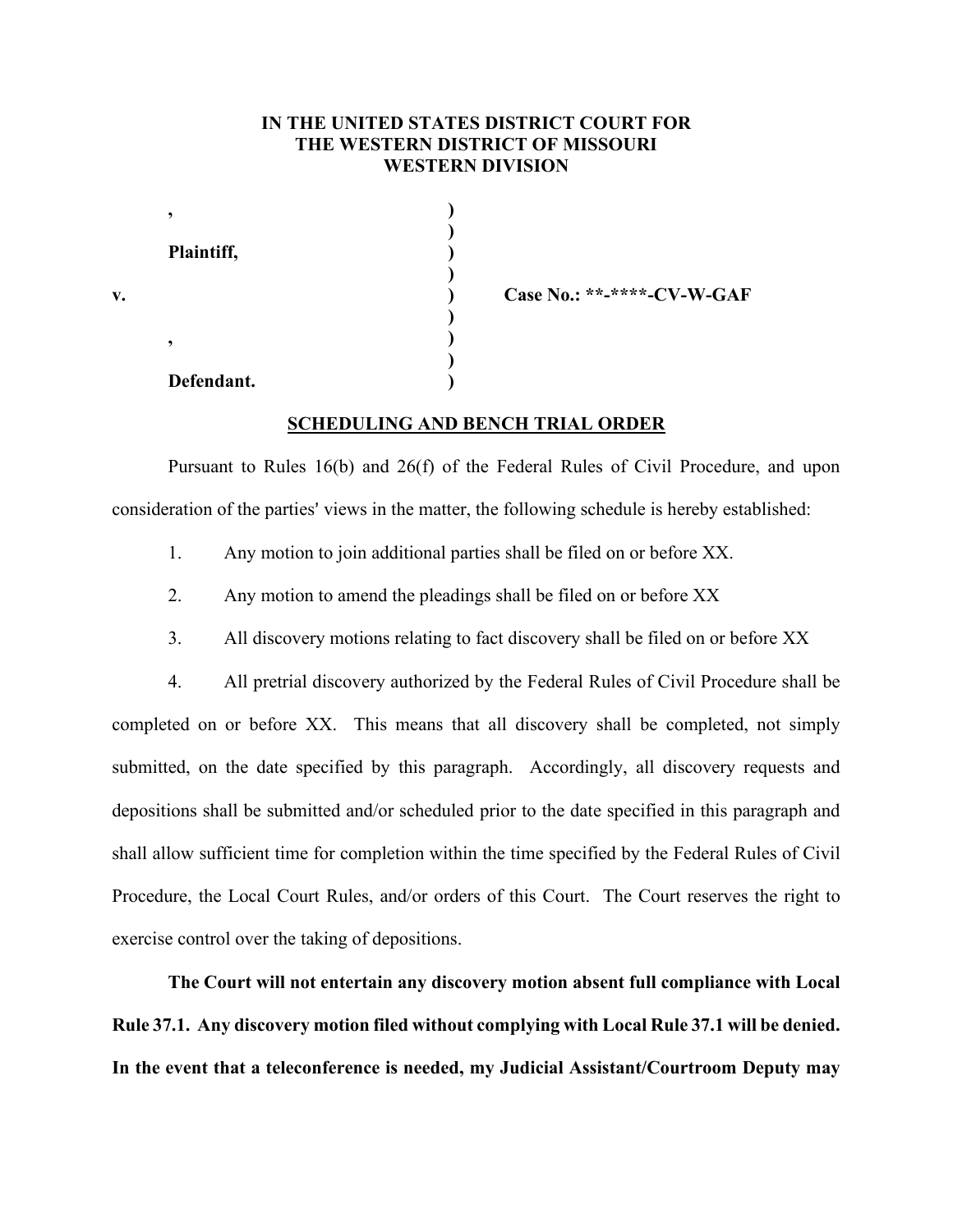**be reached at 816-512-5660. All teleconference requests should be directed to her. A description of the discovery dispute, not to exceed one page in length, should be emailed to my Judicial Assistant/Courtroom Deputy at [lisa\\_mitchell@mow.uscourts.gov](mailto:lisa_mitchell@mow.uscourts.gov) and my law**  clerk at janelle niebuhr@mow.uscourts.gov within three hours of the teleconference. The **movant is responsible for initiating the call.**

5. The plaintiff shall designate any expert witnesses he/she intends to call at trial on or before XX, and the defendant shall designate any expert witnesses he/she intends to call at trial on or before XX. This paragraph applies to all witnesses from whom expert opinions will be elicited, regardless of whether the witness was specially retained to provide trial testimony.

6. Along with each party's designation of expert witnesses, each party shall provide the other parties with an affidavit from each expert witness designated pursuant to paragraph 5 above. The affidavit shall include a complete statement of all opinions to be expressed and the bases and reasons therefor, the data or other information considered by the witness in forming the opinions, any exhibits to be used as a summary of or support for the opinions, the qualifications of the witness (including a list of all publications authored by the witness within the preceding ten years), the compensation to be paid for the study and testimony, and a listing of any other cases in which the witness has testified as an expert at trial or by deposition within the preceding four years. Expert witnesses may testify only as to matters contained in the affidavit described above unless leave of Court is granted upon good cause shown.

7. With respect to treating physicians who will testify as to treatment provided, the requirements of paragraph 6 of this Order may be satisfied by providing a copy of all the treating physician's files, records and notes relating to the treating physician's patient to the opposing party.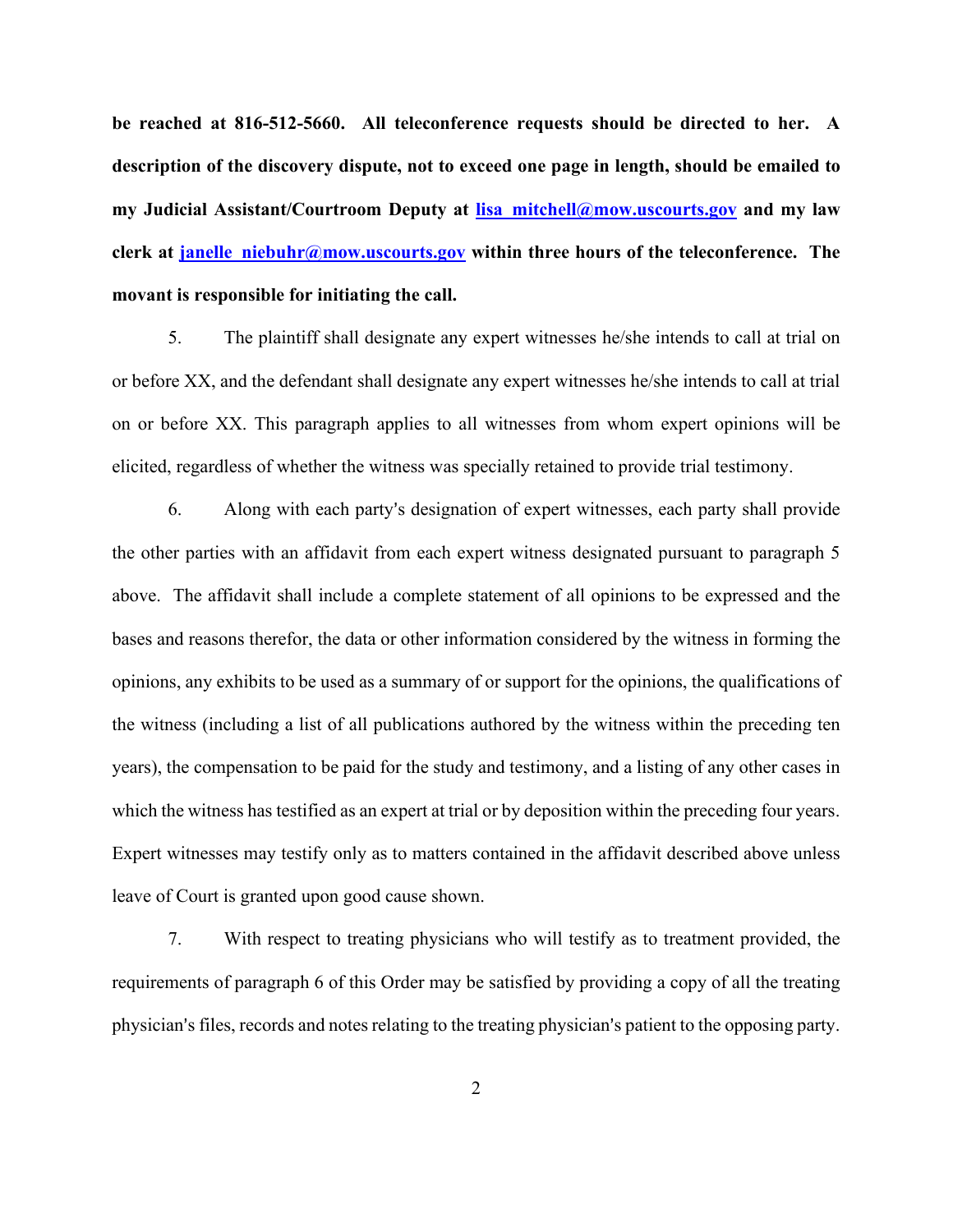For the purpose of this paragraph, a "treating physician" is a doctor (including psychiatrist, dentist or other practitioner of the healing arts) retained by a party prior to retaining counsel in this matter. A treating physician will not be allowed to give expert testimony beyond the treatment provided by said physician unless designated as an expert as required under paragraph 5 of this Order. A treating physician who will provide expert testimony beyond the treatment provided by said physician must further comply with the requirements of paragraph 6 of this Order.

8. All dispositive motions, except those under Rule  $12(h)(2)$  or (3), shall be filed on or before XX. All dispositive motions shall have a separate section wherein each statement of fact is individually numbered so that any party opposing such motion may refer specifically to a genuine issue of material fact. Suggestions in opposition to a dispositive motion shall begin with a concise listing of material facts as to which the party contends a genuine dispute exists. All motions for summary judgment shall comply with Local Rules 7.1 or .2 and 56.1.

9. All motions for extension of time pursuant to Rule 6(b) or Rules 31, 33, 34 and 36 must state:

- a. The date when the pleading, response or other action is/was first due;
- b. The number of previous extensions and the date the last extension expires;
- c. The cause for the requested extension, including a statement as to why the action due has not been completed in the allotted time; and
- d. Whether the requested extension is approved or opposed by opposing counsel (agreement by counsel of a requested extension is not binding on the Court).
- 10. This case is scheduled for a bench trial, commencing at 9:00 a.m., on \_\_\_\_\_\_\_\_\_\_\_\_\_\_, at the United States District Courthouse in Kansas City, Missouri.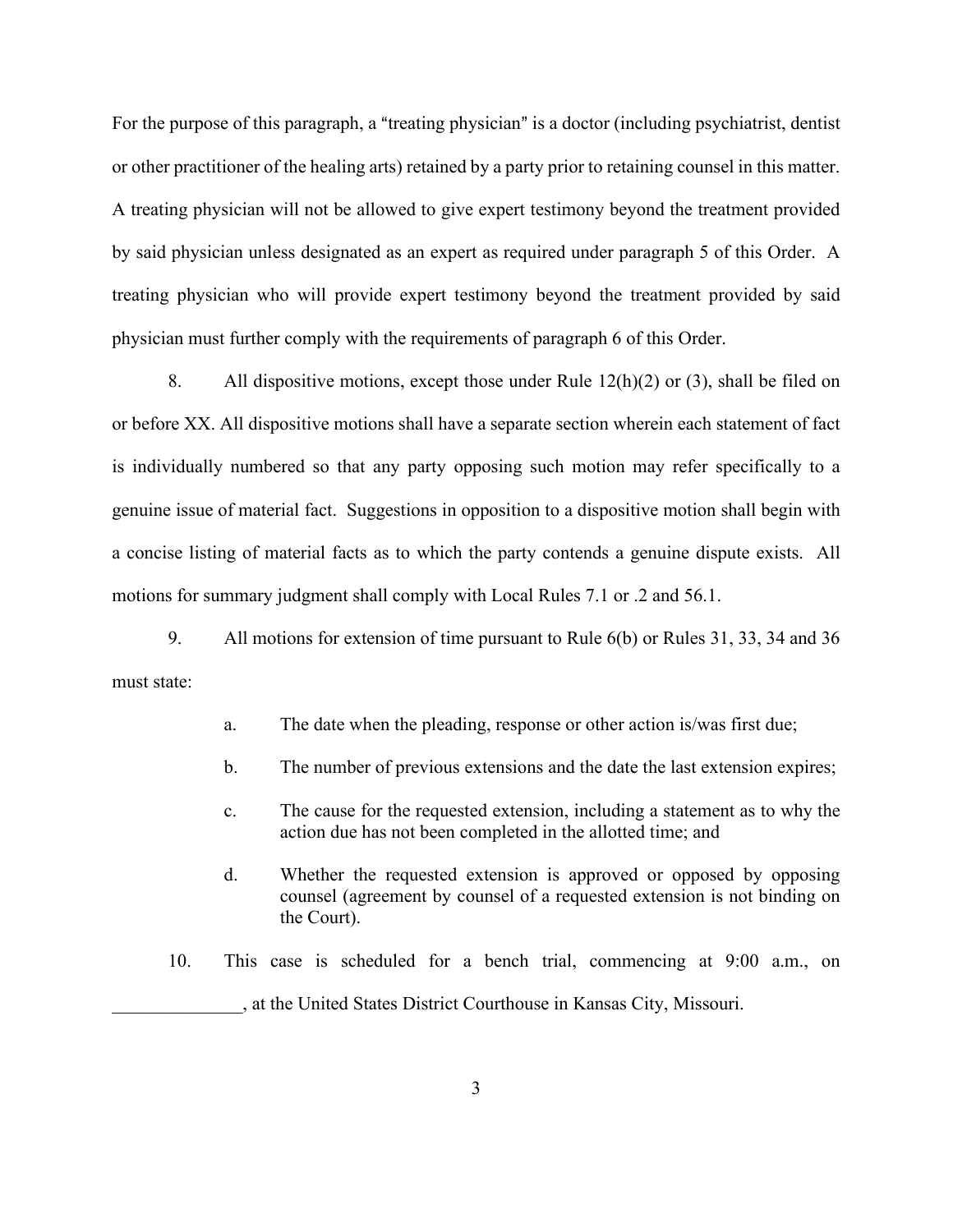11. Teleconferences by cell phone are discouraged. Counsel must have a clear connection without interference from background noise. Otherwise, counsel may be disconnected and considered as having failed to appear.

12. A final pretrial conference in this case will be held at  $a.m./p.m.,$  on

*via* telephone conference initiated by \_\_\_\_\_\_\_\_\_\_\_ counsel; the Court's telephone number is 816-512-5660. Lead trial counsel shall participate in this conference. The agenda for this conference will include:

- a. Identification of facts not in dispute to which the parties will stipulate, in order to save trial time;
- b. Identification of legal and factual issues to be tried;
- c. Disposition of pending motions;
- d. Discussion of any legal questions which must be resolved prior to trial;
- e. Discussion of any suggestions by counsel to simplify and expedite the trial; and
- f. Discussion of the status and likely success of settlement negotiations.
- 13. Prior to the pretrial conference, the following documents shall be filed:
	- a. Motions in limine shall be filed at least ten (10) days prior to the pretrial conference. Responses to motions in limine shall be filed at least three (3) days prior to the pretrial conference.
	- b. At least three (3) days prior to the date the pretrial conference is to be held, the parties shall file a stipulation of any uncontroverted facts. If no stipulated facts can be agreed upon, including facts related to the Court's subject matter or personal jurisdiction, the parties shall file a joint statement to that effect. Notwithstanding the fact that the time for discovery will have closed, a request to stipulate, if preserved in the record, will constitute a request for admission under Rule 36 and failure to stipulate may be subject to sanctions under Rule 37(c).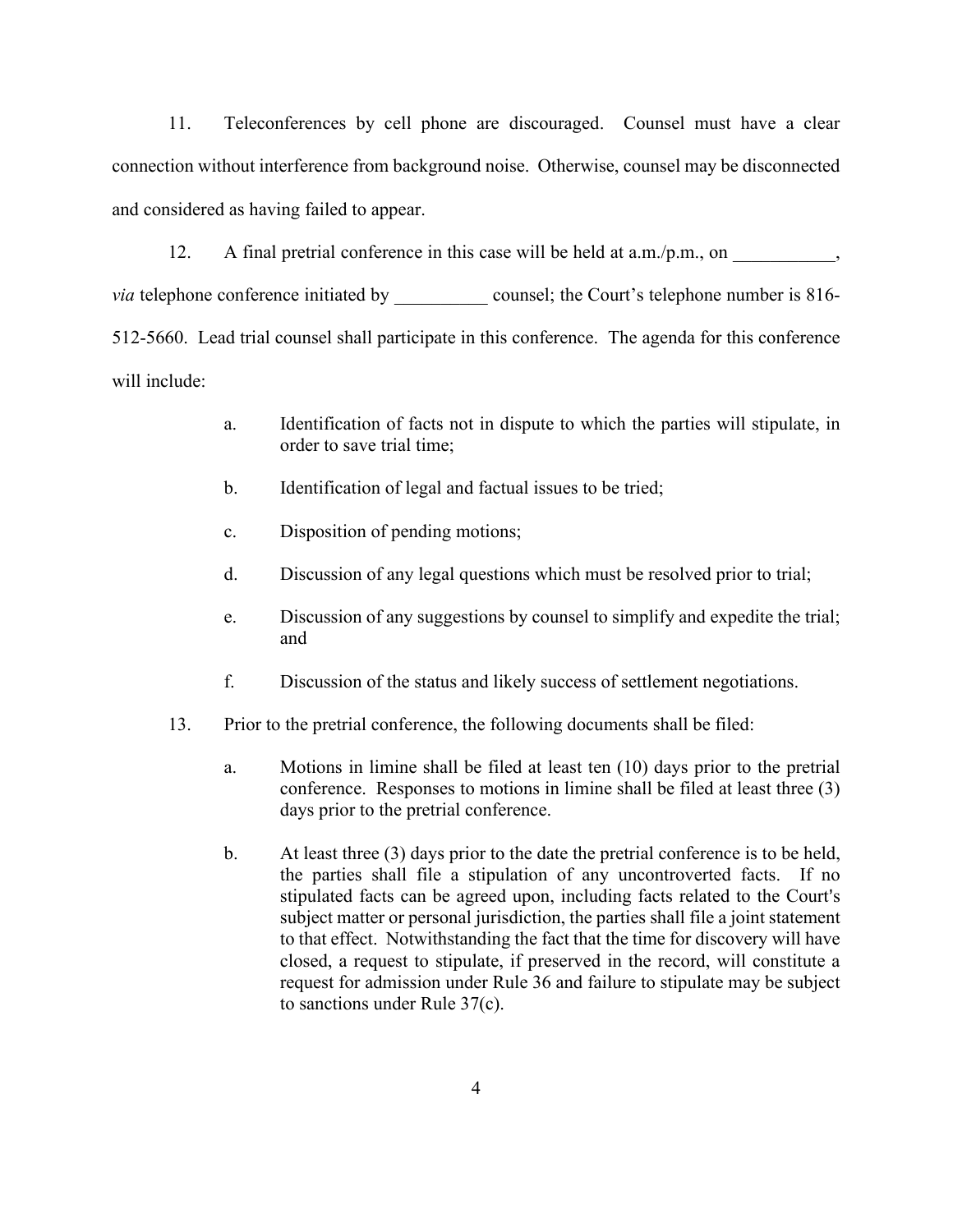- c. At least three (3) days prior to the date the pretrial conference is to be held, the parties shall file a stipulation as to the admissibility of evidence, when the identification and foundation of the exhibit is not to be contested. Notwithstanding the fact that the time for discovery will have closed, a request to stipulate, if preserved in the record, will constitute a request for admission under Rule 36 and failure to stipulate may be subject to sanctions under Rule 37(c).
- d. At least three (3) days prior to the date the pretrial conference is to be held each party shall file and serve a list of all witnesses who may be called at trial. If a witness is not listed by a party, that witness will not be permitted to testify absent leave of Court and then only for the purpose of unanticipated rebuttal or impeachment. After the time for filing lists of witnesses has expire, no supplemental or amended list will be filed without leave of Court and for good cause.
- e. At least three (3) days prior to the date the pretrial conference is to be held that party will file and serve a list of all exhibits which may be offered at trial. The parties shall additionally prepare and provide to the courtroom deputy an exhibit index, with said index being prepared on a form provided by the clerk's office. Each exhibit will be designated as either "Plaintiff's" or "Defendant's," numbered with an Arabic numeral and described following the enumeration. If an exhibit consists of more than one (1) page or part, the number of pages or parts shall be included in the description. The exhibit number must be marked on each exhibit at the time of listing. It is not necessary to list exhibits to be used only for rebuttal purposes. Except by leave of Court for good Cause, no exhibit will be received in evidence which is not listed by the counsel offering the exhibit. After the time for filing lists of exhibits has expired, no supplemental or amended list of exhibits will be filed without leave of Court for good cause.
- f. Ten (10) days before the date the pretrial conference is to be held, each party asserting an affirmative claim or claims for relief (plaintiff, third-party plaintiff, counterclaiming defendant, etc.), shall file and serve a designation, by page and line number, of any deposition testimony to be offered in evidence as a part of that party's case.
- g. At least five (5) days before the date the pretrial conference is to be held, each party defending against an affirmative claim for relief shall file and serve:
	- I. Any objections to proposed deposition testimony designated by any other party;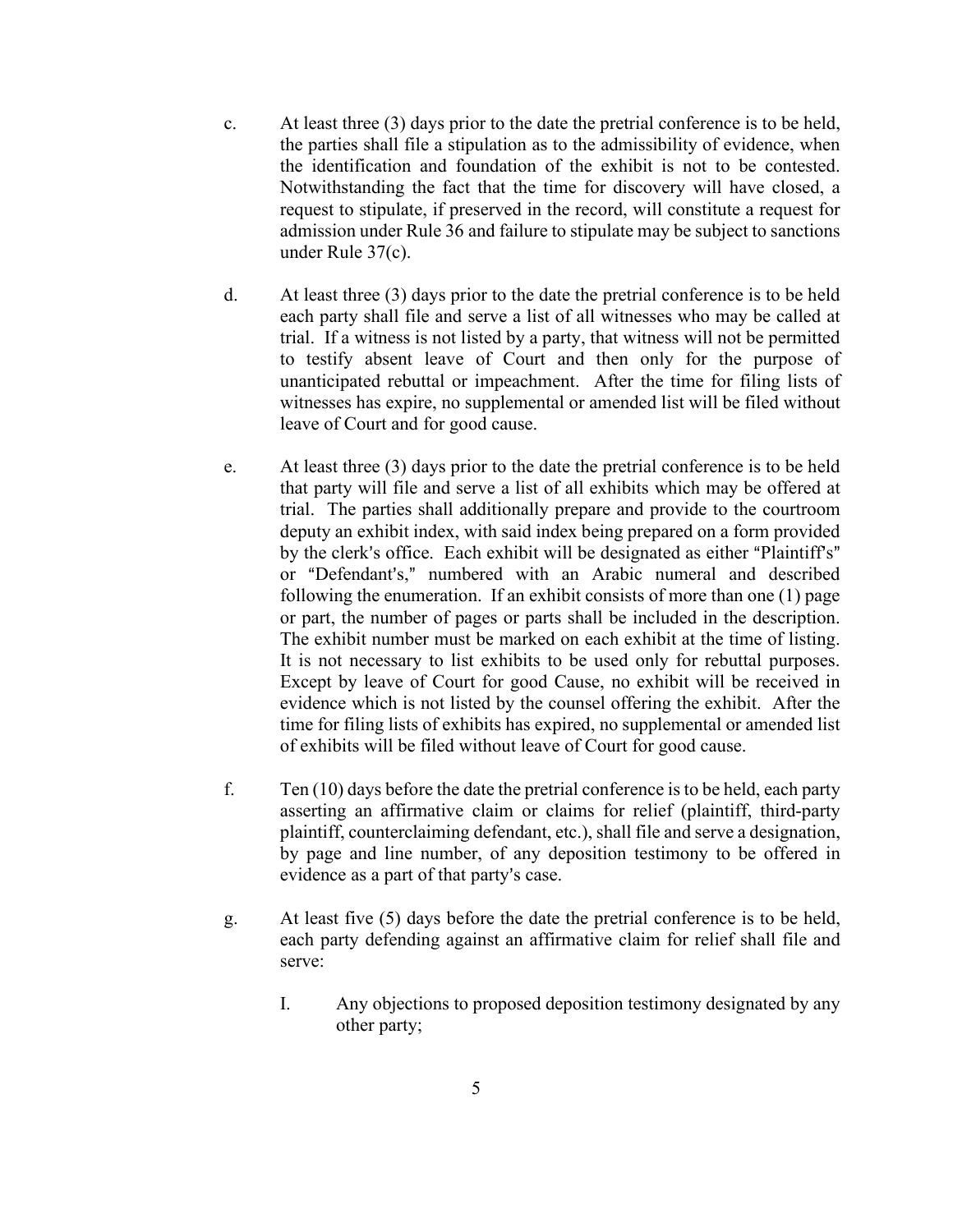- ii. A designation, by page and line number, of any deposition testimony to be offered as cross-examination to deposition testimony designated by other parties; and
- iii. A designation, by page and line number, of any deposition testimony to be offered in evidence as part of that party's case-in- chief in connection with such defense.
- h. On or before the pretrial conference, each party shall serve, file and deliver to all other parties its objections to any deposition testimony designated pursuant to subparagraph g. ii. and iii. above.
- 14. The following documents shall be filed prior to trial:
	- a. At least five (5) days prior to the date of trial, counsel for each party may file a trial brief stating the factual and legal contentions for the party for whom the trial brief is filed.
	- b. At least five (5) days prior to the date of trial, counsel for each party are required to file proposed findings of fact and conclusions of law. Parties shall also submit computer disks containing their proposed findings of fact and conclusions of law. A courtesy copy of the proposed findings of fact and conclusions of law shall be emailed to my Judicial Assistant/Courtroom Deputy, lisa mitchell@mow.uscourts.gov and my law clerk, janelle niebuhr@mow.uscourts.gov in Microsoft Word or compatible software format at the time of filing.
- 15. The Court may place time limits on opening statements, and direct and crossexamination of all witnesses. You should be prepared to support your representations as to the length of trial.
- 16. In order to ensure the efficient use of time during trial, the following rules of Court will be imposed:
	- a. All legal issues must be raised in advance of trial by written motions and in accordance with the scheduling order of this Court;
	- b. Motions will not be heard during trial without a strong showing that counsel could not, by due diligence, have raised them sooner;